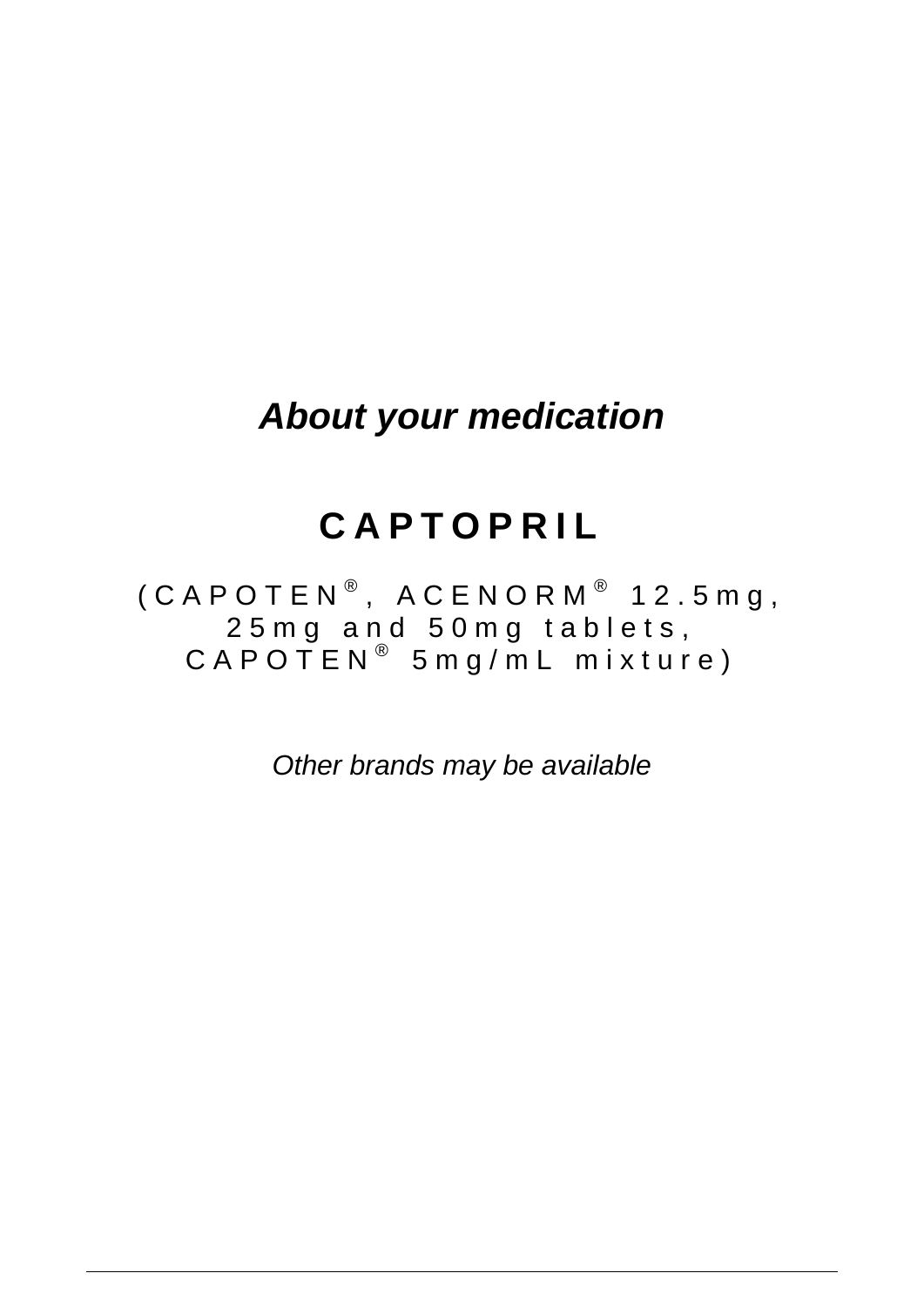#### **WHAT IS CAPTOPRIL?**

Captopril is from a class of medicines called angiotensin converting enzyme inhibitors (ACE inhibitors). ACE inhibitors lower blood pressure and improve the pumping of the heart. Captopril is only available on a doctor's prescription.

## **WHAT IS IT FOR?**

In children, Captopril is used to treat high blood pressure, or to improve the function of the heart after surgery or in heart failure.

## **HOW TO TAKE THIS MEDICINE**

It is important that this medicine is given only as directed and not given to other people.

Captorpril is usually given three times a day, approximately every eight hours.

Captopril is best given on an empty stomach, half an hour before food, to increase effectiveness.

Usually your child will be given a test dose of Captopril under medical supervision before commencing regular dosing. This is to ensure that Captopril doesn't cause very low blood pressure.

The dose of Captopril is started low and slowly increased until it is effective; it may take several days before the medicine reaches its maximum effect.

There is a Captopril mixture available for giving small doses to children; it is very important the dose is measure accurately using an oral syringe.

When you open a bottle of Captopril there will be a hissing sound as gas escapes from the bottle; this is normal and is nothing to be alarmed about.

#### **WHAT TO DO IF A DOSE IS MISSED**

If you miss a dose of the medicine it can be given as soon as you remember. If it is nearly time for your child's next dose, wait until the next dose is due. **Do not double-up on any doses.**

#### **STORING THE MEDICINE**

It is important to keep Captopril locked away out of the reach of children.

Do not keep the tablets or mixture in the bathroom, near the kitchen sink or in other damp, warm places because this may make them less effective. Store in a cool, dry place, away from heat and direct light.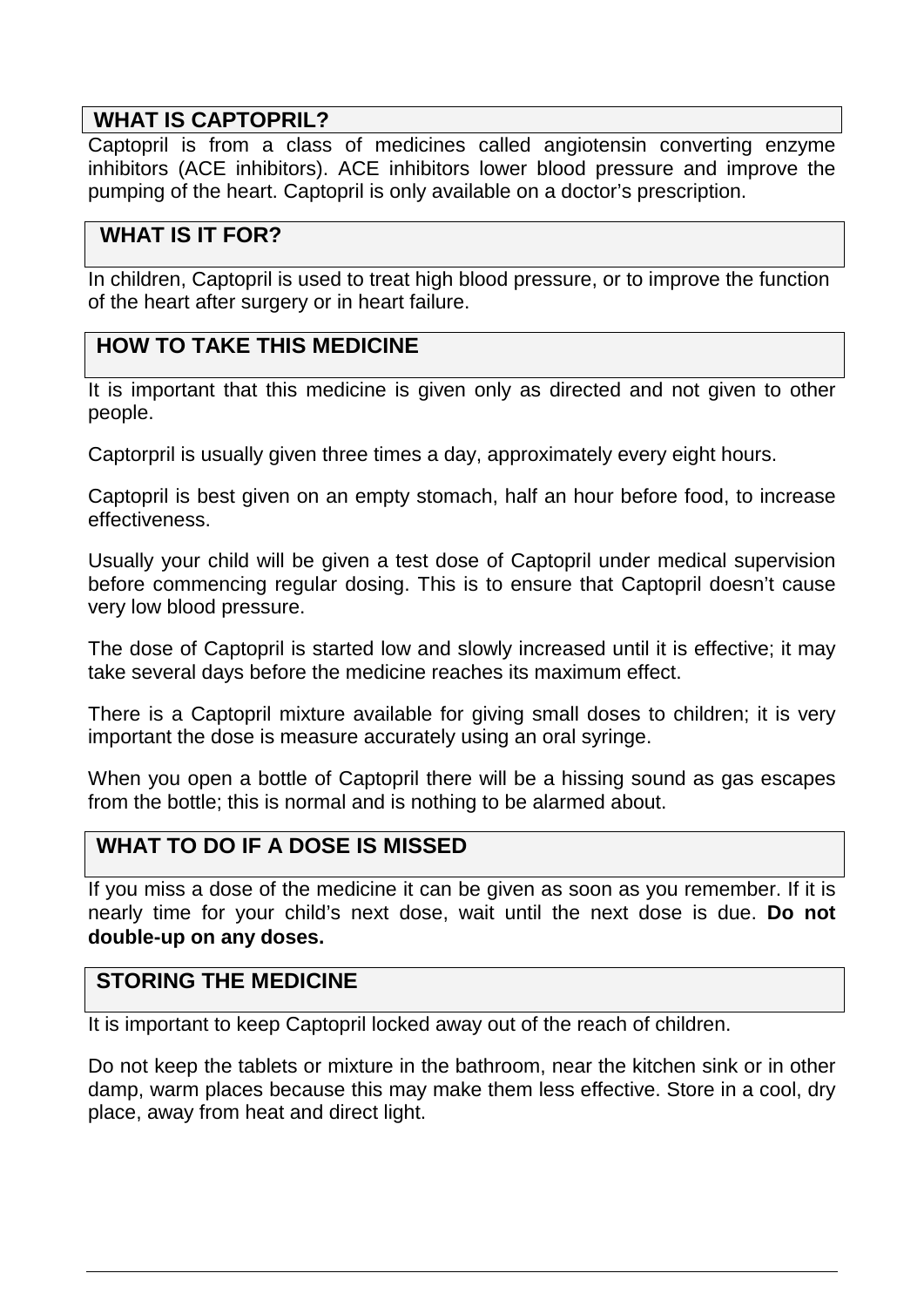Once open, the mixture only lasts 28 days. Record the date of opening on the bottle and discard any remaining mixture after 28 days.

## **USE OF OTHER MEDICINES**

Care must be taken when using Captopril with some other medications. Check with your doctor or pharmacist before giving any prescription medicine or medicine purchased without prescription from a pharmacy, supermarket, or health food shop. This is important for

- Other medicines that lower blood pressure, including diuretics.
- Drugs that can affect the kidneys
- Potassium supplements

This list is not complete. Talk to your doctor or pharmacist about possible interactions with any over-the-counter or complementary medicines or recreational substances (e.g. caffeine in soft drinks).

## **IMPORTANT INFORMATION**

- Do not give your child potassium supplements while they are taking captopril, as captopril can increase the potassium levels.
- It is important not to stop using captopril unless advised to do so by your child's doctor.
- Your child may experience dizziness or drowsiness while taking captopril. Care should be taken with activities such as riding bikes or climbing trees until you know how your child is affected.

## **POSSIBLE SIDE EFFECTS**

Side effects can occur while taking captopril. Some of these are not serious and will go away with time or after the dose has been changed. Others are more serious and require you to check with your doctor.

#### **Less serious side effects include:**

- Dizziness or light headedness
- Drowsiness
- Headache or tiredness
- Flushing

• Dry cough

**More Serious** (Contact doctor *as soon as possible* if any of the following occur):

- Decreased urination
- Irregular heartbeat
- Shortness of breath or difficulty breathing

**Allergic reaction** (Stop medicine and see doctor immediately):

- Swollen mouth, lips or face
- Swollen hands or feet.
- Itchy skin or rash